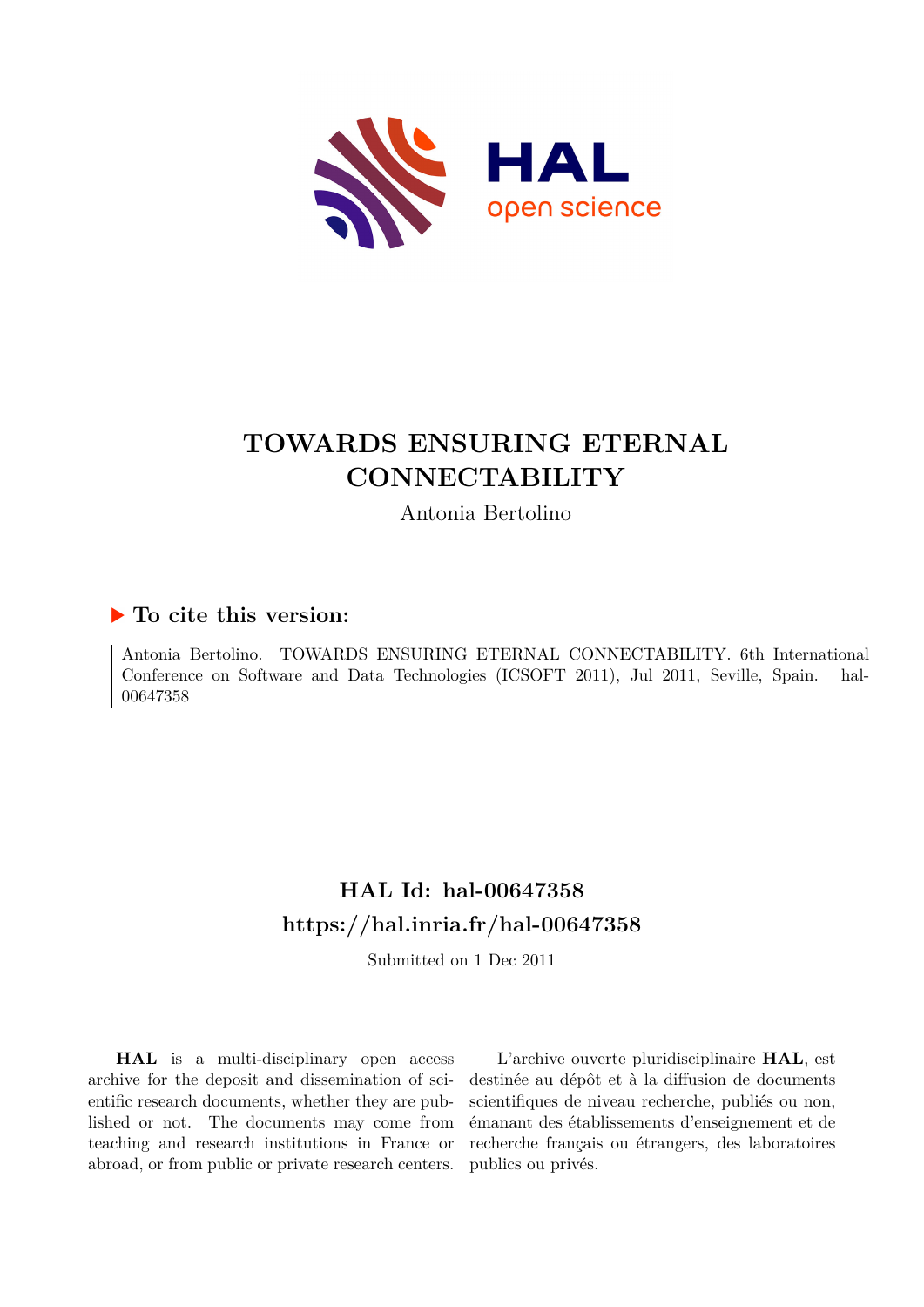#### TOWARDS ENSURING ETERNAL CONNECTABILITY

Antonia Bertolino

*Istituto di Scienza e Tecnologie dell'Informazione "A. Faedo", Consiglio Nazionale delle Ricerche Via Moruzzi 1, Pisa, Italy antonia.bertolino@isti.cnr.it*

Keywords: CONNECT project, interoperability, model-based dependability assessment, runtime monitoring

Abstract: The aim of the CONNECT Project is to achieve universal interoperability between heterogeneous Networked Systems. For this, the non-functional properties required at each side of the connection going to be established must be fulfilled. By the inclusive term "CONNECTability" we comprehend properties belonging to all four non-functional concerns of interest for CONNECT, namely dependability, performance, security and trust. In this paper we focus on approaches for analysis and monitoring of dependability and performance of CONNECTed systems, and their combined usage.

#### 1 INTRODUCTION

More and more modern software applications consist of systems of systems emerging from the inter-operation among independently developed Networked Systems (NSs). However, the fast pace at which technology evolves tends to form gaps among separate technological islands, and calls for the continuous development of ad hoc bridging solutions to fill those communication gaps.

Answering the challenges set out in the "ICT forever yours" initiative<sup>1</sup>, the European FET project CONNECT (http://www.connect-forever.eu) aims at overcoming the heterogeneity barriers that prevent NSs from being eternally CONNECTed. The ambitious goal of the project is to have eternally functioning systems in spite of technology heterogeneity and evolution. This is achieved by synthesizing *on-the-fly* the CONNECTors through which NSs communicate.

On the one side, effective communication between two heterogeneous NSs speaking different languages can only be achieved by sharing a communication protocol and establishing a common agreed interpretation to the messages exchanged between the two parties. On the other, this can ensure functional compliance in the communication between NSs, but will not be sufficient to guarantee that the CONNECTed NSs will properly cooperate. To achieve effective communication, we must also provide guarantees of non-functional properties, such as reliability (e.g., the

CONNECTor will ensure continued communication without interruption), security and privacy (e.g., the transactions do not disclose confidential data), trust (e.g., NSs are put in communication only with parties they trust).

In CONNECT, we coined the inclusive term "CONNECTability" to refer altogether to performance, dependability, security and trust related properties of dynamic evolving systems. As shown in Figure 1, CONNECTability is meant to include all these fours attributes. Paraphrasing dependability, which has been defined (Avizienis et al., 2004) as the ability of a system to provide its intended services in a justifiable way, this term is meant to refer to *the ability of* CONNECT *to enable the intended (i.e., dependable, efficient, secure and trustful)* CONNECT*ion between Networked Systems in a justifiable way*.



Figure 1: Introducing the term CONNECTability

<sup>1</sup>http://cordis.europa.eu/fp7/ict/fetproactive/ictfy en.html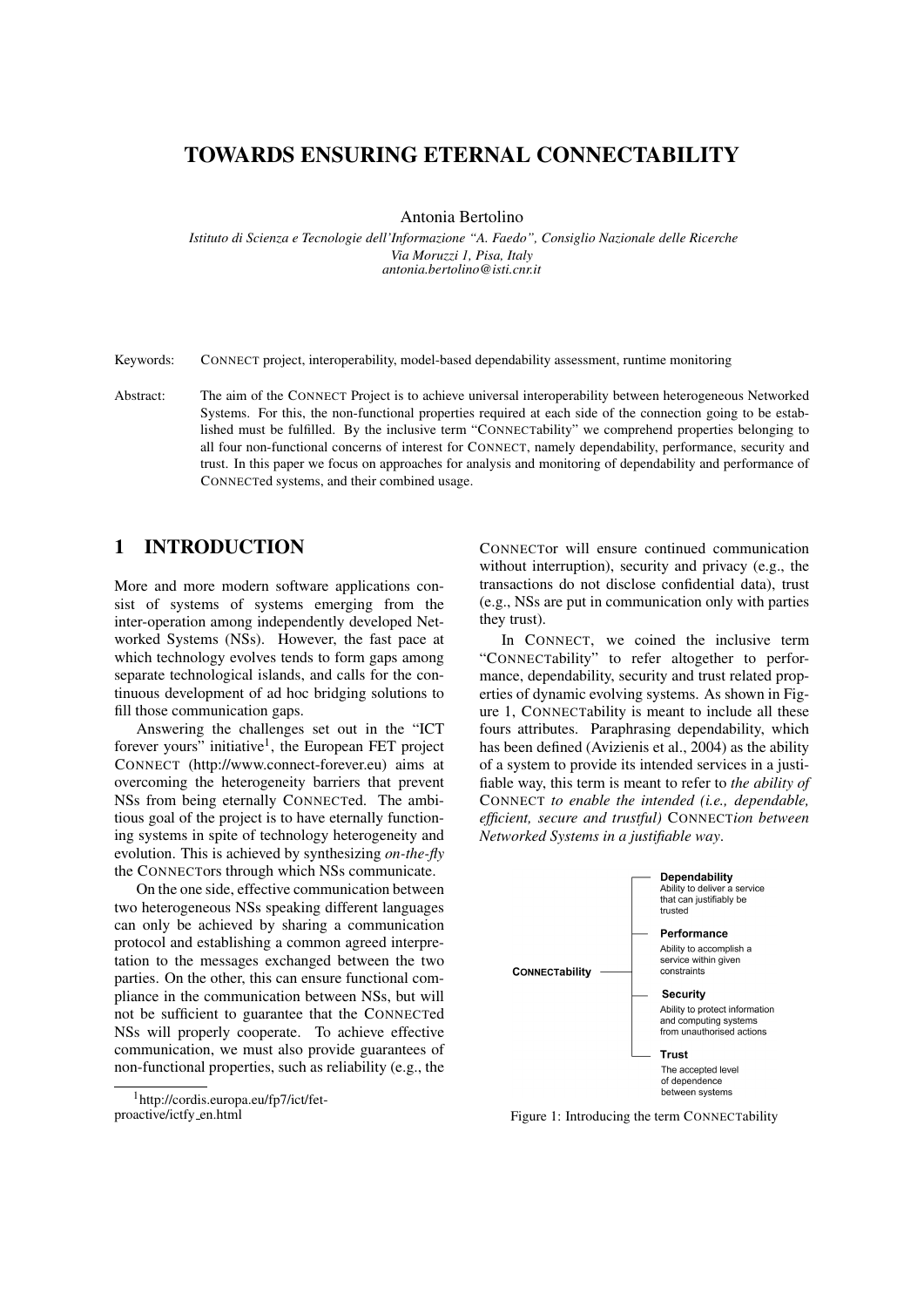Approaches to both off-line and run-time analysis are under development to ensure CONNECTability. In this talk, we overview the CONNECT objectives and architecture (Sect. 2), and the formal property metamodel defining CONNECTability properties in precise and machine-processable way (Sect. 3). Then (Sect. 4), we focus on the CONNECT dependability and performance Enabler and its interaction with the developed GLIMPSE monitor for the continuous runtime refinement of analysis.

## 2 THE CONNECT ARCHITECTURE

Figure 2 depicts schematically the CONNECT world. The components of the CONNECT architecture are called the CONNECT Enablers. Among others, the CONNECT architecture includes the following main Enablers: *Discovery*, which discovers NSs mutually interested to communicate, and retrieves information on their interfaces; *Learning*, which possibly completes the specifications of the NSs through a learning procedure; *Synthesis*, which performs the dynamic synthesis of mediating CONNECTors to enable interoperation among NSs willing to interact; *Dependability&Performance*, which uses a model-based analysis to support Synthesis in the definition of dependable CONNECTors; *Monitoring*, which continuously monitors the deployed CONNECTor to update the CON-NECTor specification used by the other Enablers with run-time data. In the following, we focus on the interplay between *Dependability&Performance* and *Monitoring* Enablers. For a complete description of CON-NECTability assessment approaches and related enablers we refer to (CONNECT Consortium, 2011).



Figure 2: Overview of the CONNECT architecture

#### 3 THE PROPERTY META-MODEL

To feed the analysis process, nonfunctional properties must be expressed in a machine-processable language. To this purpose, we have devised the CON-NECT Property Meta-Model, or CPMM. CPMM defines elements and types to specify prescriptive (required) and descriptive (owned) quantitative and qualitative properties that CONNECT actors may expose or must provide.

CPMM is implemented as an eCore model and is provided with an editor. By transformation these property models will be translated into the input format for the CONNECT Enablers, e.g., the monitor, in order to be processed. A first release of CPMM is available at http://labsewiki.isti.cnr.it/labse/tools/glimpse/public/mmodelfi.

## 4 DEPENDABILITY AND PERFORMANCE ANALYSIS

Assessment techniques are sought in CONNECT to ensure that NSs as well as the generated CONNECTors satisfy specified levels of accomplishment for dependability and performance requirements, according to the pertinent properties specified in conformance with the CPMM meta-model.

#### 4.1 The DePer Enabler

Before a CONNECTor is deployed, the Synthesis Enabler activates the Dependability&Performance Enabler (in the following, DEPER) to evaluate if the CONNECTed System that would be obtained satisfies the required non-functional properties. If so, the CONNECTor is deployed; otherwise, the connection cannot be established, or a new CONNECTor must be synthesized. DEPER advices the Synthesis Enabler of possible enhancements (mediator patterns) that could be applied.

DEPER performs quantitative, probabilistic dependability and performance evaluation through a model-based approach. In particular both stochastic model checking and state-based stochastic methods are supported (please refer to (Di Giandomenico et al., 2010) for details). A DEPER prototype is under development (see at http://dcl.isti.cnr.it/DEA/).

#### 4.2 The GLIMPSE Monitor

Monitoring is a key technological enabler for contextawareness and for supporting runtime verification and online adaptation. To take into account dynamic system changes once the CONNECTor is deployed, the CONNECT Monitoring Enabler continuously observes the run-time behaviour of the CONNECTed System